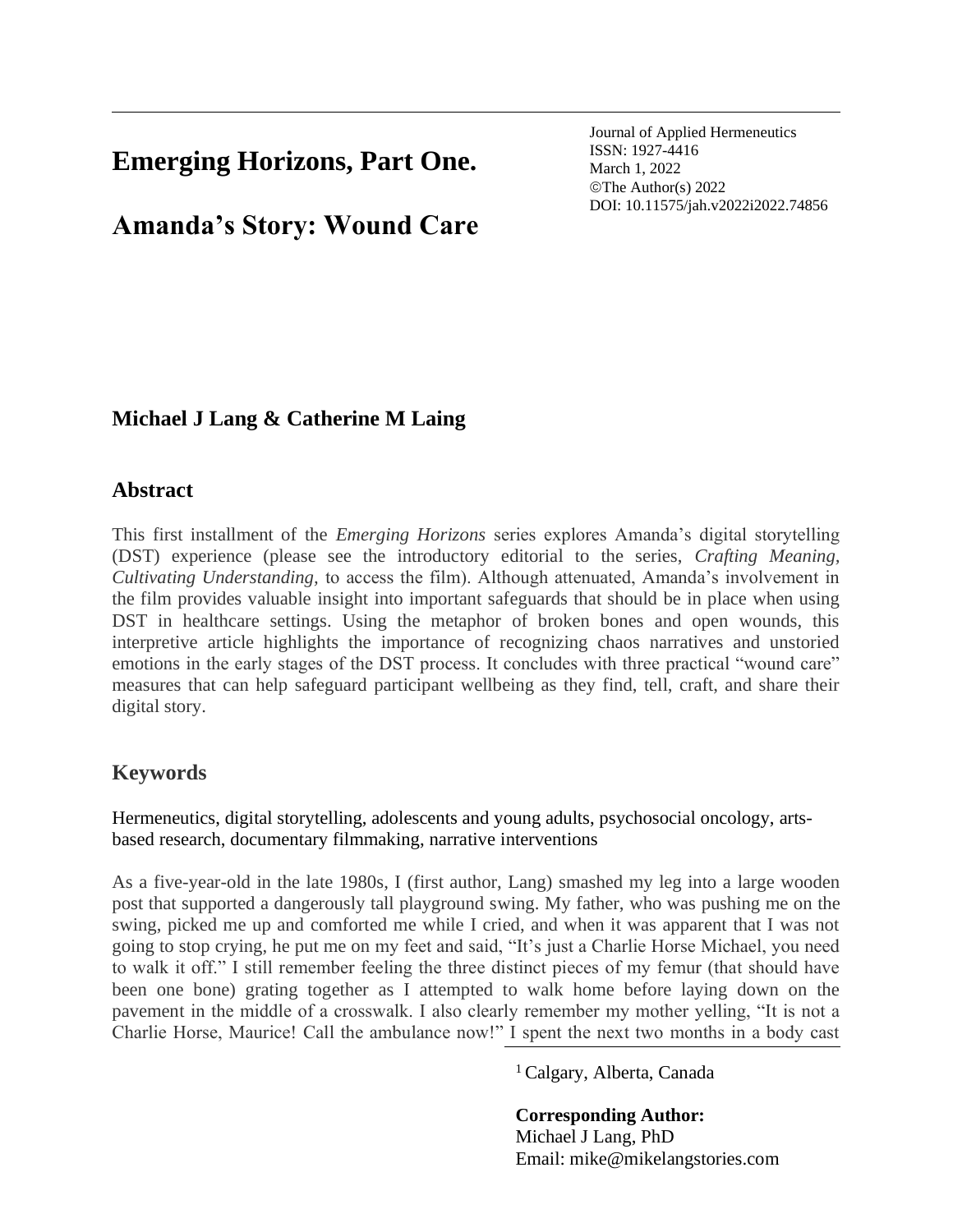that went all the way from my armpits to my toes.

Thirty-two years later that story is routinely told during family holidays and accompanied by laughter and teasing, much to the chagrin of my father. The temporal distance from that traumatic and painful experience and knowing that my leg eventually healed and still works well (despite being three centimeters longer than my other leg), makes the telling of that story possible. In the midst of that terrible spring, however, there was nothing that could be said without overwhelming sadness and tears; the story was not ready to be told.

In *Emerging Horizons*, Amanda was experiencing her own terrible spring, and her presence in the film, though attenuated, provides a striking storyline. In many ways, she "steals the show" in the opening act, and then abruptly leaves the show. Her early departure looms over the film like a giant question mark, the audience wondering about the aftermath of her involvement in the Digital Storytelling (DST) workshop and her psychosocial wellbeing as she struggled with the loss of her unborn child. It is not until the final seconds of the ending credits that Amanda's storyline has any closure, a miracle pregnancy confirmed only a few weeks after discontinuing her involvement in the workshop, and a beautiful newborn girl in her arms.

Losing a pregnancy because of a cancer diagnosis is a uniquely female adolescent and young adult (AYA) sequela. Amanda's few short moments on screen conveys both the emotional distress that accompanies a potential loss of fertility due to cancer treatments (Lawson et al., 2015), and how this distress can be compounded by the forced choice between one's own life and the life of a wanted unborn child (Reardon, 2018). Amanda had decided prior to her intake interview to make this aspect of her cancer experience the focus of her digital story and expressed a strong desire to share her story to help other AYA women who may be facing the same devastating choice. However, during the initial evening session of the DST workshop it became clear that this particular story was not ready to be told, and through her experience, Amanda highlighted a specific challenge of DST with AYA cancer survivors: recognizing and caring for the emotional broken bones and open wounds that accompany every cancer experience.

#### **Broken Bones: In the Midst of the Trauma**

*Amanda: You know, you lost the second child that you wanted to have... and then you don't know if you can have children... and then, the doctor is telling you to wait because the cancer could come back and there's all these decisions and you are trying to balance what you want and then all your fears and the different outcomes.*

Broken bones, apart from complex open fractures, are under the surface (Baudour et al., 2018). They are recognizable by swelling and bruising, deformation, loss of function, and pain that increases during palpation (Baudour et al., 2018). Similarly, emotional "broken bones" exist under the surface and become apparent in particular storytelling symptoms (Angus & Greenberg, 2011). Symptoms such as the inability to tell the story (loss of function), chaotic or "broken" story structure (deformation), or uncontrollable emotional pain during reflection (pain on palpation) all could indicate the grating ends of unknit bones below (Angus & Greenberg, 2011). Exposing and palpating emotional broken bones during a DST experience is not as straight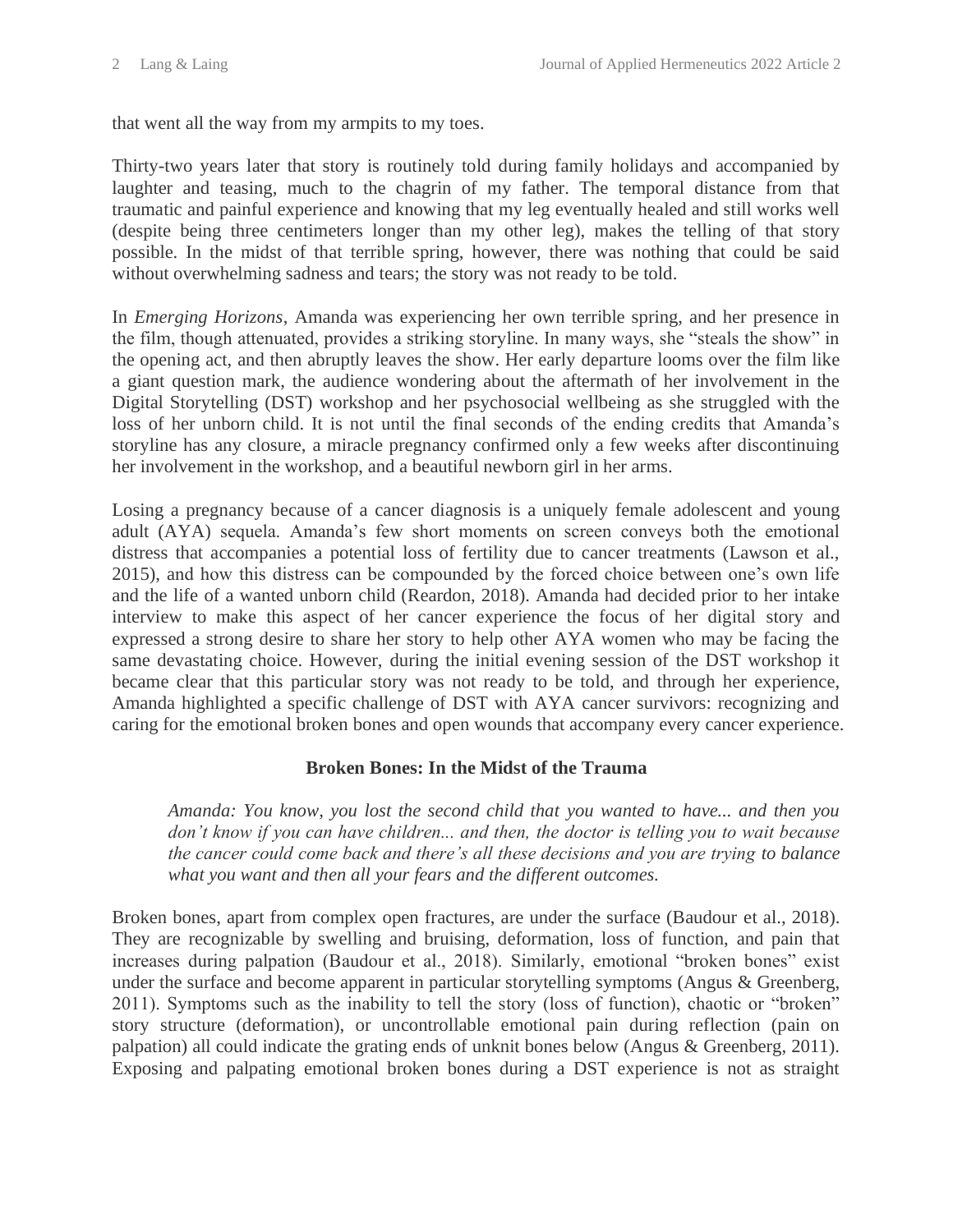forward as a broken femur, however, narrative theory can help provide a general sense of where to start.

In his book *The Wounded Storyteller*, medical sociologist Arthur Frank (2013) described three archetypal illness narrative structures: restitution, quest, and chaos. Restitution narratives describe an illness being treated and resolved, quest narratives chronicle the illness experience as a series of obstacles to overcome, and chaos narratives are those in which the illness experience has no resolution (Frank, 2013). Although cancer stories are often complex and resist compartmentalization, Frank's typologies are a helpful starting point to recognize and understand an AYA participant's illness narrative in the early stages of a DST process (Lang et al., 2019). In particular, understanding the characteristics of a chaos narrative can help determine if an AYA is in the midst of the trauma that they desire to turn into a digital story (Lang et al., 2019). In *Emerging Horizons*, Amanda provided an example of a chaos narrative, while her experience during the first evening session revealed the difficulties of storying a concurrent traumatic experience.

One hallmark of a chaos story is the "and then and then and then" syntactic structure (Frank, 2013, p. 98). The quote that opens this interpretation utilizes this structure, and Amanda's voice, tone, and pacing as she shared these words in the film conveys a feeling of being overwhelmed by the conflicting desires and fears of motherhood after a cancer diagnosis. This inner turmoil was compounded by having previously experienced the joy of having had one successful pregnancy, and by her choice to have an abortion despite the practice conflicting with her Evangelical Christian belief system which was highlighted in her pre-workshop interview.

Chaos stories also lack coherent sequence or discernable causality (Frank, 2013). Telling a story about our life requires us to order and casually link events in and across time (Ricœur, 1990), essentially, creating order out of chaos. In the process of creating the outline for her digital story, Amanda struggled to determine where each moment belonged in the storyline (i.e., inciting incident, rising action, climax, falling action, etc.) and could not articulate the relationship between the meaningful moments she selected. Her story was too fractured, and the pain too immediate, to knit together those moments into a cohesive whole. During the process of constructing a story outline about her abortion experience Amanda was brought face-to-face with the broken, chaotic, unresolved nature of that experience.

Frank (2013) provided some insight into Amanda's struggle to craft her story outline:

Those who are truly *living* the chaos cannot tell it in words. To turn the chaos into a verbal story is to have reflective grasp of it. The chaos that can be told in story is already taking place at a distance and is being reflected on retrospectively. For a person to gain such a reflective grasp of her own life, distance is a prerequisite . . . Lived chaos makes reflection, and consequently storytelling, impossible. (p. 98)

Laing et al. (2017a) provided additional support for this idea of reflective distance by suggesting a linear relationship between length of time since diagnosis and the "reflectiveness" of a digital story (p. 279). It was noted that AYAs closer to, or in the middle of, their cancer experience, primarily used DST as a distraction tool, while those who were further from diagnosis were more likely to use it as an opportunity to process and share their cancer experience with others (Laing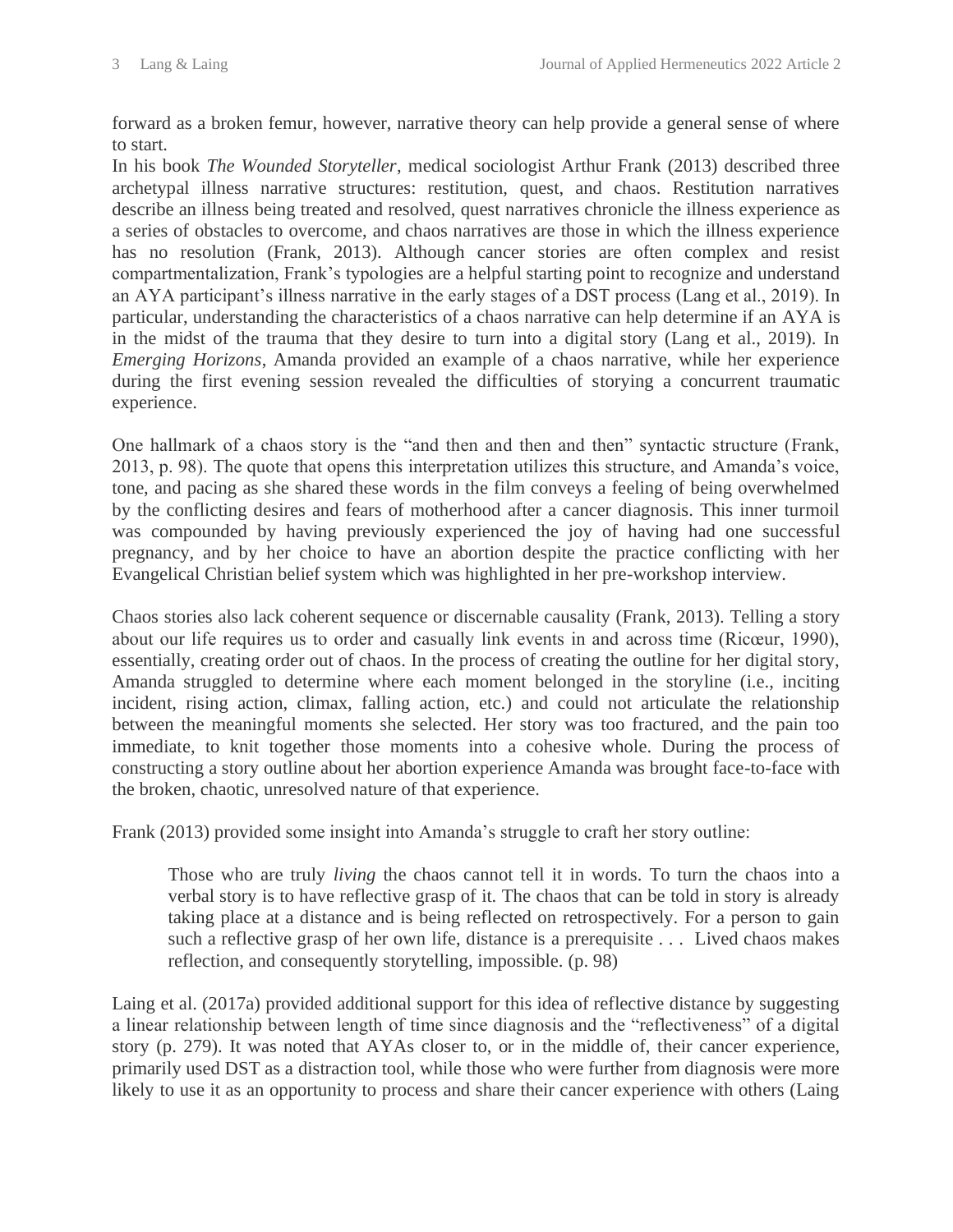et al., 2017a). Together with Amanda's experience, these observations suggest that the exploration of lived chaos narratives with AYAs should be done differently, in an individual psychotherapy setting for example, or at the very least, not in a group DST setting that is being filmed and turned into a publicly available documentary film. Indeed, Angus and Greenberg (2011) identified two subtypes of chaos stories (i.e., "broken stories," p. 73), narrative incoherence (fragmented plot structure), and emotional incoherence (conflicting emotional plotlines), which are amenable to individual psychotherapy.

Ultimately, Amanda was not able to story her experience of having a cancer-induced abortion potentially because she did not have the necessary reflective distance from that experience; she was still lying in the crosswalk with her femur in three pieces, still living amid the trauma of losing her unborn child. It was not yet an experience that could be storied in three short minutes despite the supportive environment and the creative possibilities that the DST workshop provided her.

## **Open Wounds: Recognizing Unstoried Emotions**

#### *Amanda: I don't know about you, but I hid a lot of that emotional stuff to make it easier for everyone else.*

Open wounds are often more obvious than broken bones. In the acute stages, there can be copious amounts of blood followed by pus, discoloration, and sometimes malodour while the wound heals (Baudour et al., 2018). It is hard to miss an open wound, and despite some nuances, the same could be said for emotional expression. Generally, humans recognize the emotions of others, even if they do not understand the underlying causes (Ekman, 2007). This occurs intuitively and almost instantaneously without the need to identify all the exact facial expressions, body postures, or voice tone that indicate surprise, anger, or sadness, for example (Ekman, 2007). This intuitive emotional understanding, and corresponding reactions, was documented repeatedly in the filmed pre/post-interviews, DST workshop, and digital story screenings that was the source material for *Emerging Horizons.*

One unmistakeable moment of emotional expression and reaction occurred in the initial evening session as Kelsey recognized Amanda's expression of sadness and instinctively responded by placing a hand on her shoulder in a gesture of support. This short clip was included to represent all the moments of emotional support Amanda received that evening. Throughout the session, the lived chaos of Amanda's chosen story topic was painfully apparent through her raw emotional expression. No one was surprised when I explained her decision to discontinue participation at the beginning of the weekend workshop; the emotional wound of losing her unborn child was still open and bleeding. However, this is not to say that all forms of emotional expression in a DST workshop indicate open wounds.

In the DST process, as with most group-based psychosocial interventions, specific forms of emotional expression are not only encouraged, but they are also seen as essential to crafting a meaningful digital story and/or processing an emotionally laden cancer experience (Angus & Greenberg, 2011; Classen & Spiegel, 2011; Giese-Davis et al., 2002). Primary negative affect (i.e., sadness, direct fear, and anger) is common and encouraged when AYAs share their cancer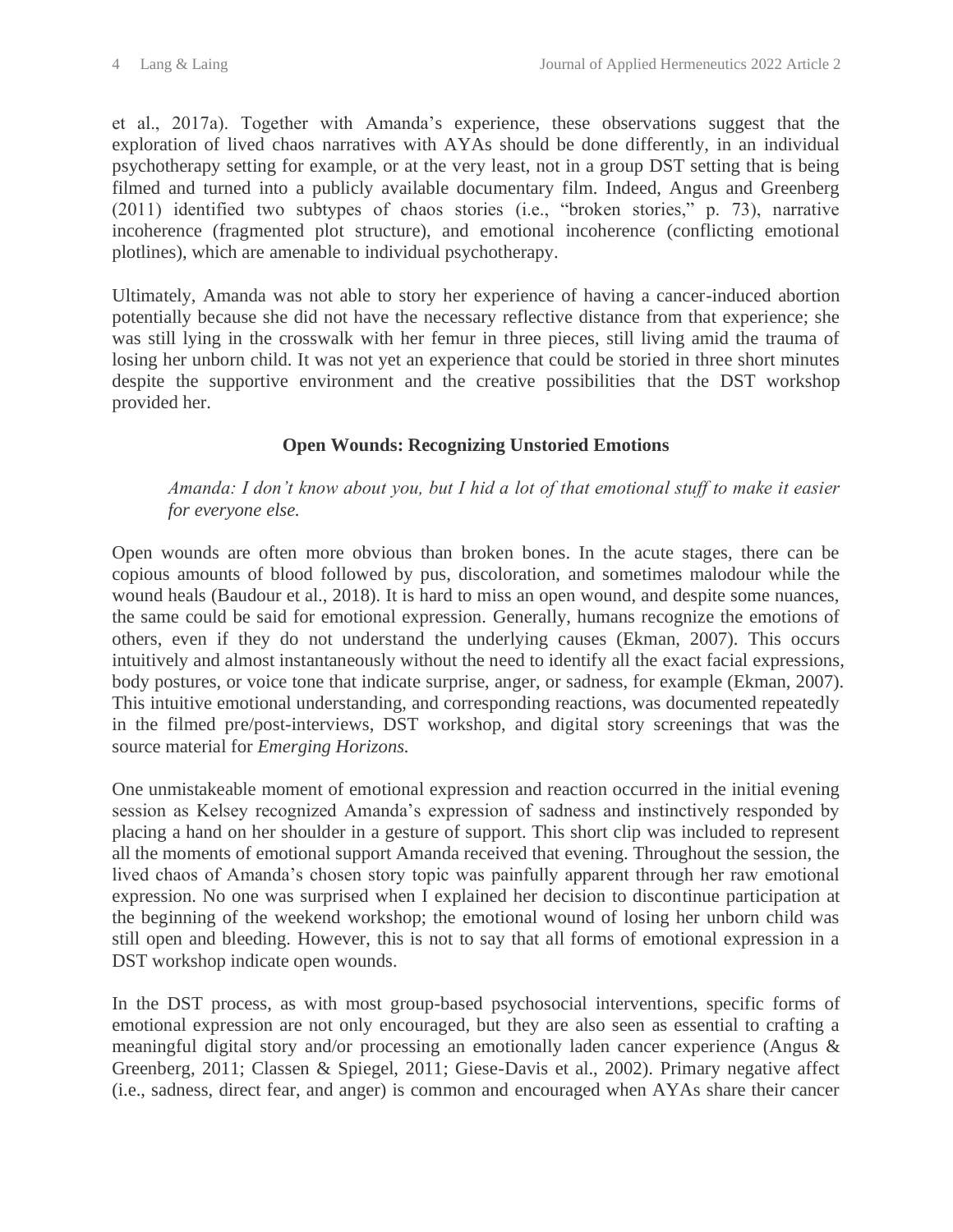story in a supportive group setting (Giese-Davis et al., 2005; Giese-Davis et al., 2002). From a DST facilitation perspective, if the meaningful moments an AYA selects for their digital story do not elicit strong emotions, it is worth asking, *is this the story that needs to be told*? Whenever meaningful moments are being shared, emotion is a reliable, and necessary, by-product. However, emotion that appears to be unmanageable in its intensity and duration, and occurs out of context, could be important to recognize and address throughout a DST experience (Grecucci et al., 2015).

Again, Amanda's experience is informative. During the "meaningful moments" exercise at the beginning of the evening session, Amanda expressed low sadness (i.e., drawing down of the corners of the mouth, upper eyelids drooping, eyes and forehead down; Giese-Davis et al., 2005) as she reflected on the meaningful moments associated with her abortion. This slowly progressed from low sadness to high sadness (i.e., tears; Giese-Davis et al., 2005) throughout the evening, culminating with the sudden appearance of tears during the final didactic teaching portion of the evening that provoked Kelsey's empathetic gesture. Although expressions of sadness could be expected as Amanda shared moments from her difficult cancer experience with others, the slow escalation and expression of high sadness outside of a narrative context (i.e., tears during didactic teaching, not when telling her story) indicated that she was struggling to manage both the intensity and duration of her emotion. In Amanda's own description of her experience she said, "I think about this [on] a certain day, and it just always comes out." Specifically, she was describing her experience of "unstoried emotions" (Angus & Greenberg, 2011, p. 69).

Unstoried emotions are identified as "undifferentiated, maladaptive emotional states not embedded in a narrative context" (Angus & Greenberg, 2011, p. 69). In *Emerging Horizons*, as with most DST workshops, the story circle aroused strong emotions (e.g., Kelsey: "I have read that story like eight times, but then you say it out loud and you start to cry"), but these emotions are often short in duration and embedded in a "narrative context" (i.e., reading the story aloud) despite their intensity. In other words, the difference between Kelsey's tears during the story circle and Amanda's tears during the didactic portion of the evening workshop was their context, intensity, and duration. Angus and Greenberg (2011) provided a salient description of the difference between Amanda and Kelsey's experience of high sadness:

It is as if the emotion is in charge rather than that they are experiencing a situated discrete emotion. It is only when these unexplained emotional states are embedded within a specific narrative context . . . that a client can achieve a nuanced understanding of what the feeling specifically means and says about him or her. (p. 70)

Amanda believed that she was ready to share her cancer-induced abortion story to help other young women facing the same tragic circumstances, but her emotions were still "in charge," the wound was still open and bleeding. Together, we decided that this particular wound needed more acute care to staunch the bleeding before it could be turned into a digital story.

## **Wound Care: Safeguarding Participant Wellbeing**

*Mike: Just let us know if you'd like to chat with someone, and yeah, I can connect you with that person if you want.*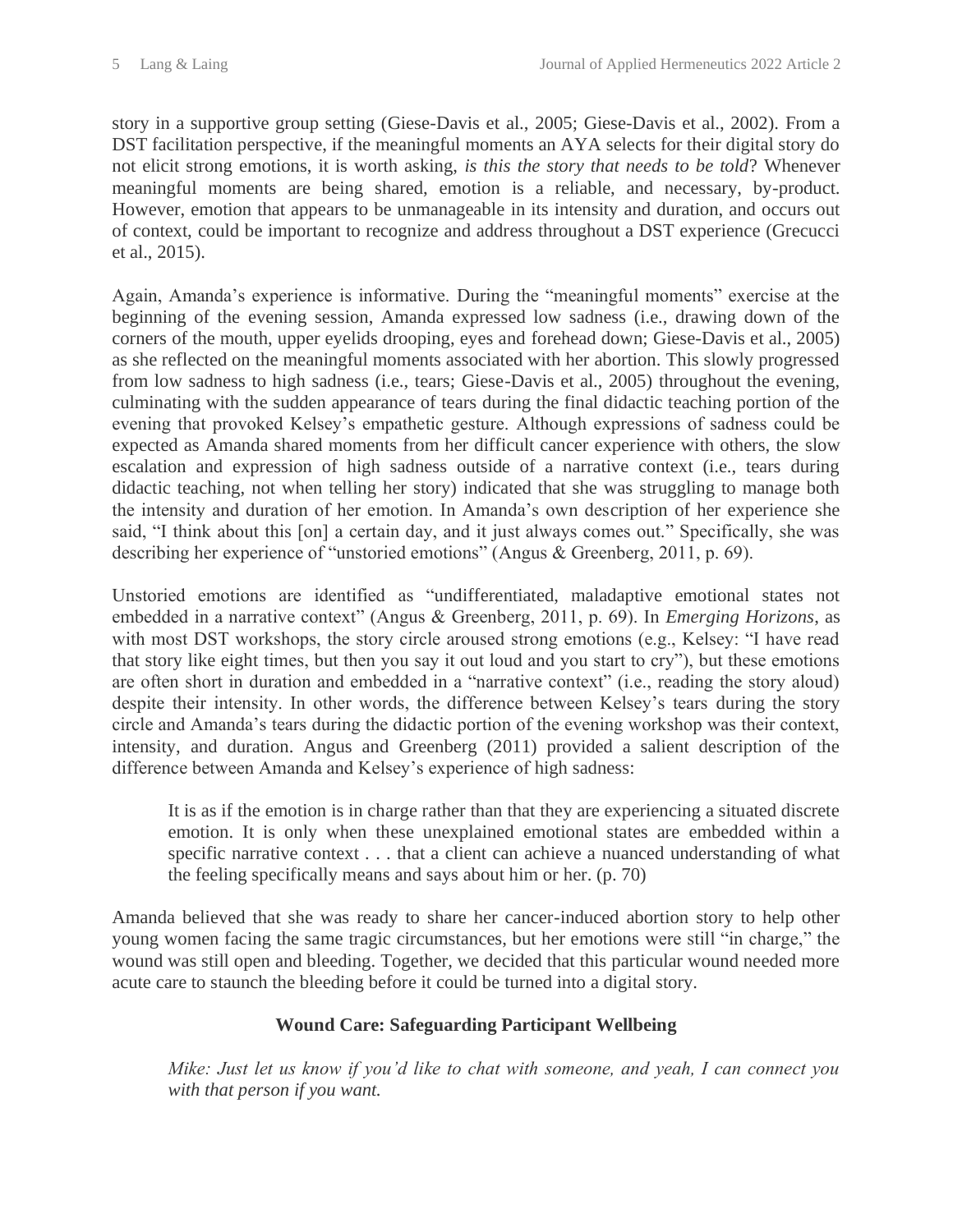#### *Amanda: No, I'm good, but thank you.*

There is a lot of exposing and palpating that occurs during a DST experience. Kelsey highlighted this during lunch on the second day of the weekend workshop as she described her experience so far, "You know, you keep relistening and relistening to it [cancer story]. Like, it kind of reopens the wound, or like, keeps picking at it." With this description, it could be suggested that the DST process may not be the best form of psychosocial support for certain AYA cancer survivors. In particular, if a chaos narrative and unstoried emotion are apparent, a decision needs to be made that safeguards storyteller wellbeing.

The word "safeguard" comes from the old French *salve* or *sauve* (safe) and *garde* (a keeping; Online Etymology Dictionary, n.d.). The term *salve* in English also signifies a healing ointment applied to a wound (Online Etymology Dictionary, n.d.) and consequently, one interpretation of the word safeguard could be "wound keeping." If we are all wounded storytellers (Frank, 2013), it could be said that our wounds need to be kept safe until and during their storying. Specifically, a wounded digital storyteller may not need to be fully healed, but perhaps the bone needs to be set and immobilized, the wound salved and bandaged, and the acute emotional pain subsided before a DST process can be a meaningful "brick in the pathway to healing" (Laing et al., 2017a, p. 276). A chaos narrative with unstoried emotion is a raw, complex open fracture of the psyche, and the salve of time, or in some cases professional psychotherapy, may be necessary to cultivate the reflective distance and emotional understanding necessary to craft it into a digital story. If a chaos narrative is still being lived and the emotions remain unstoried, it follows that the response to an open complex fracture being exposed and "picked at" through the DST process is intense and uncontrollable emotional pain.

Amanda's DST experience demonstrates that the complexity and severity of the psychosocial wounds of a cancer experience may not be apparent until the DST process is underway. As she said in her opening line from the film, "Is it going to, you know, be exhausting? Is it going to be too much to handle? You just never know." If it is apparent in the early phases of a DST experience that an AYA is attempting to story a broken bone or open wound, the ethical imperative is to have safeguards in place. One of these safeguards is providing ongoing opportunities for AYAs to disengage from the DST process during routine check-ins and the established continual consent process. In designing the DST workshop for *Emerging Horizons* and in my enrollment communication with participants, I indicated that the Introduction to DST evening session was a no-commitment opportunity to see if this DST project was a good fit. Not only did this allow me a face-to-face opportunity to assess participant readiness, but it was also a developmentally appropriate approach that empowered the AYAs to make their own decisions (i.e., in contrast to the paternalism of intervention suitability being determined entirely by the facilitator/researcher in advance).

Another safeguard was to provide opportunities to pursue a different storyline than what arose from the "meaningful moments" exercise. In one of my two follow-up phone calls with Amanda, I proposed that she could share another story from her cancer experience. In particular, I suggested that she could share about how being a police officer who was used to helping others made it difficult to ask for help during her cancer experience. In contrast to Amanda's broken and chaotic abortion story, this particular story from her cancer experience had already been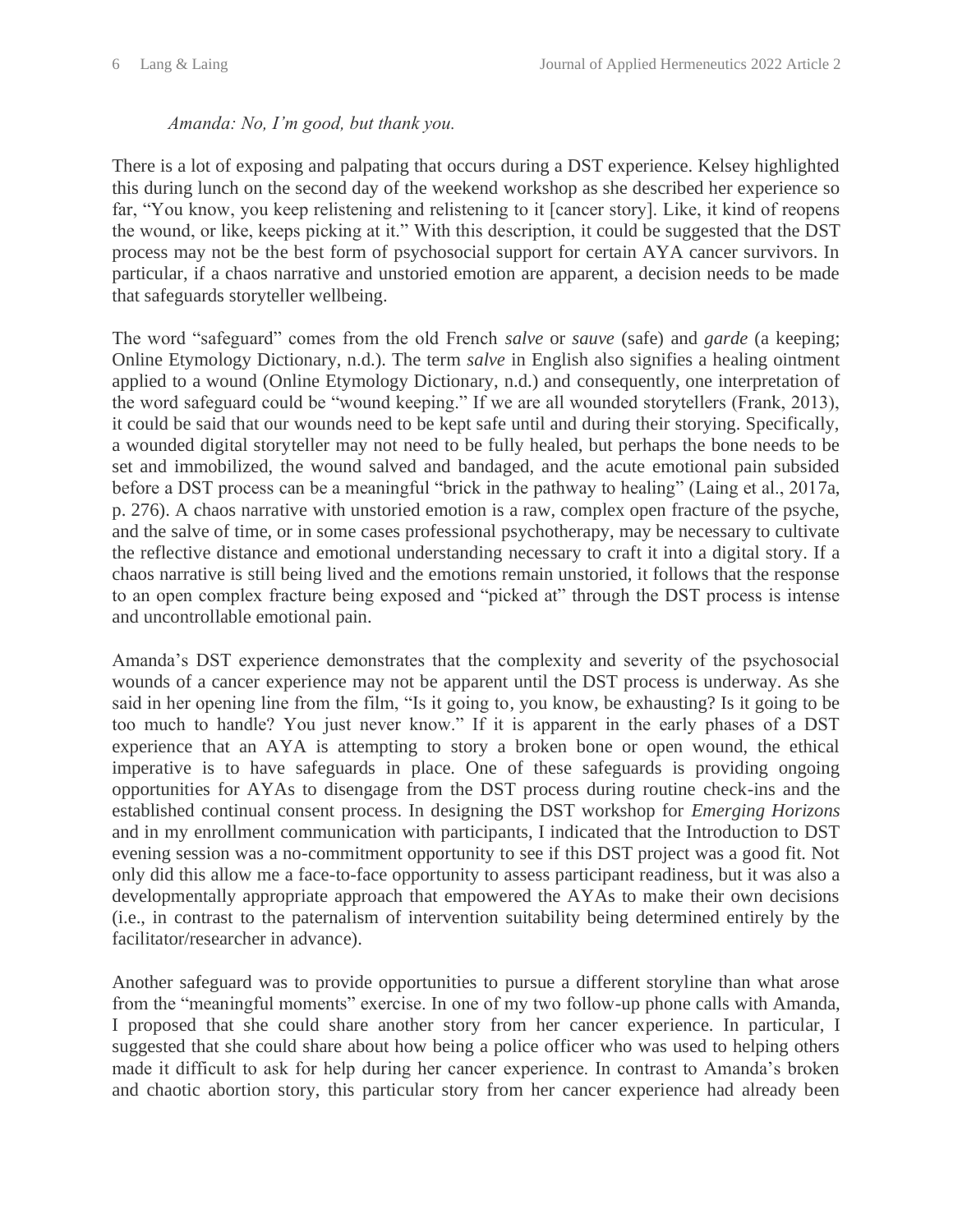transformed into a quest narrative, with Amanda overcoming the obstacles of cancer treatments by learning to ask for help. This storyline could have been more amenable to the DST process and conveyed an important lesson from her cancer experience. However, Amanda felt like that was not as meaningful a storyline for her to pursue at that time.

The final safeguard was shown in the film through the hallway conversation between Amanda and me, where I asked her if she wanted to talk with the psychosocial oncology specialist who was part of my supervisory committee (Moules). In that moment, she declined the additional support, but this initial conversation continued over the next eight days via email and phone before we came to the decision that "this was not the right time or place for her to tell that story." She decided to continue visiting the psychosocial oncology professional that she had previously connected with at the local cancer centre. However, despite dropping out of the study, Amanda still had a strong desire for her footage and storyline to be included in the film. This is an indication that storyteller wellbeing was maintained; Amanda felt invested in the project even after her decision to discontinue participation. Furthermore, 11 months later in the online small group screening of *Emerging Horizons* for the AYA participants, she acknowledged that her experience was indeed a good "inciting incident" in processing her abortion experience, as I had hopefully suggested in the film.

Ultimately, for Amanda, completing a digital story was not what she needed from the process; it was an awareness that she had been living with an open fracture that had not yet been set, salved, or casted. Amanda's experience suggests that, although it may not be possible to determine in advance if it is the right time and place for an AYA to share a particular story, it is possible to support them to make that determination for themselves and safeguard their wellbeing throughout the process. If this is done well, it could be possible for AYA cancer survivors to move forward with a deeper understanding of profound wisdom embedded their scars and the enhanced strength and resilience of their broken bones.

## **References**

Angus, L.E., & Greenberg, L.S. (2011). *Working with narrative in emotion-focused therapy: Changing stories, healing lives.* American Psychological Association.

Baudour, C.L., Bergeron, J.D., & Wesley, K. (2018). *Emergency medical responder: First on scene* (11<sup>th</sup> ed.). Pearson Education.

Classen, C.C., & Spiegel, D. (2011). Supportive-expressive group psychotherapy. In M. Watson & D.W. Kissane (Eds.), *Handbook of psychotherapy in cancer care* (pp. 105-117). Wiley.

Ekman, P. (2007). *Emotions revealed, second edition: Recognizing faces and feelings to improve communication and emotional life*. Henry Holt.

Frank, A. (2013). *The wounded storyteller.* University of Chicago.